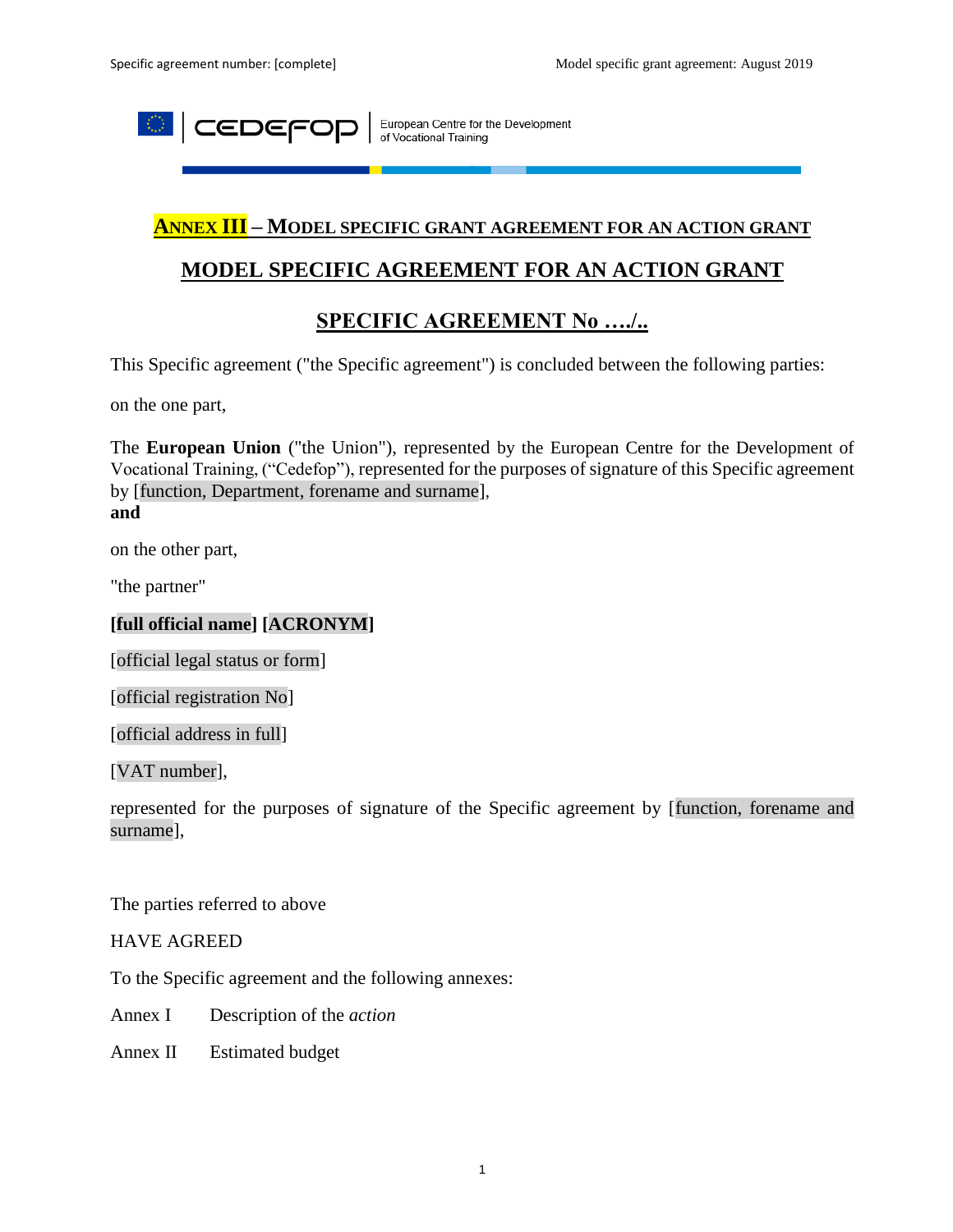## **ARTICLE 1 – SUBJECT MATTER OF THE SPECIFIC AGREEMENT**

The Specific agreement is concluded in the context of the partnership established between the parties. It is drawn up in accordance with the relevant terms of Framework partnership agreement No […] signed between Cedefop and the partner on [insert the date on which the last party has signed the Framework agreement] ("the Framework agreement").

Cedefop has decided to award a grant ("specific grant for an action"), under the terms and conditions set out in the Specific agreement and the Framework agreement, for *the action* entitled **ReferNet workplan** ("*the action*") as described in Annex I.

By signing the Specific agreement, the partner accepts the grant and agrees to implement the work programme in accordance with the terms and conditions of the Specific agreement and the Framework agreement, acting on its own responsibility.

The generic term "*action*" used hereinafter in the Specific agreement means the work programme of the partner as described in Annex I.

#### **ARTICLE 2 – ENTRY INTO FORCE AND IMPLEMENTATION PERIOD OF THE SPECIFIC AGREEMENT**

**2.1** The Specific agreement enters into force on the date on which the last party signs.

**2.2** The *action* runs for 10 months starting on [the first day [of the month] following the date when the last party signs the Specific agreement][insert date].

**2.3** If the applicant can demonstrate the need to start the action before signature of the Specific Agreement by both parties (see also point 5.6 of the invitation GP/DSI/ReferNet-SGA/001/20), the starting date shall not be earlier than that of the submission of the proposal in response to the present call. The ending date remains unchanged.

#### **ARTICLE 3 – MAXIMUM AMOUNT AND FORM OF GRANT**

#### **3.1 The** *maximum amount of the grant* **is EUR [insert amount].**

**3.2** The grant takes the form of:

The reimbursement of 70% of the eligible costs of the *action* ("reimbursement of eligible costs"), which are estimated at EUR [...] and which are actually incurred ("reimbursement of actual costs") for the [following categories of costs] [for [the partner] [and] [the following affiliated entities]: […]].

## **ARTICLE 4 REPORTING, REQUEST FOR PAYMENTS AND SUPPORTING DOCUMENTS**

#### **4.1 Reporting periods**

The action covers the sole reporting period as set out in Article 2.2, subject if applicable to Article 2.3.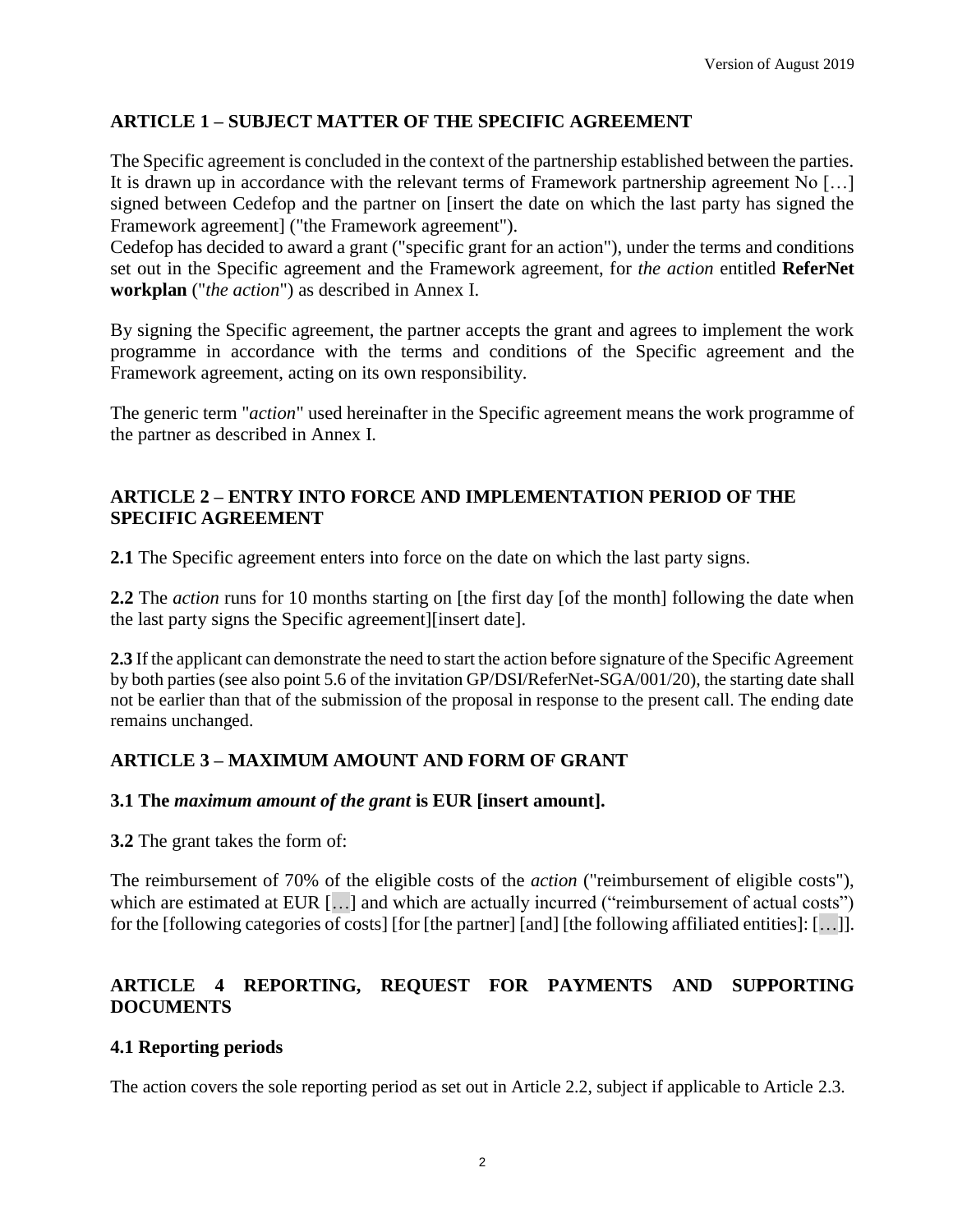### **4.2 Request for pre-financing payment**

The partner must submit a request for a pre-financing payment within 60 calendar days from the starting date of the action mentioned in Article 2.2.

### **4.3 Request] for interim payment**

Not applicable

#### **4.4 Request for payment of the balance and supporting documents**

The partner must submit a request for payment of the balance within 60 calendar days following the end of the sole reporting period.

This request must be accompanied by the following documents:

- (a) a final report on implementation of the action ('final technical report'), drawn up in accordance with Annex IV of the Framework agreement, containing:
	- (i) the information needed to justify the eligible costs declared or the contribution requested on the basis of unit costs and lump sums (as provided for in Article 3.2);
	- (ii) information on subcontracting as referred to in Article II.11.1(d)(ii) of the Framework agreement;
- (b) a final financial statement ('final financial statement'). The final financial statement must include a consolidated statement and a breakdown of the amounts claimed by the partner and its affiliated entities.

The final financial statement must be drawn up in accordance with the structure of the estimated budget set out in Annex II of the Specific agreement and in accordance with Annex V of the Framework agreement and detail the amounts for each of the forms of grant set out in Article 3.2 for the sole reporting period;

(c) a summary financial statement ('summary financial statement').

This statement must include a consolidated financial statement and a breakdown of the amounts declared or requested by the partner and its affiliated entities, aggregating the financial statements already submitted previously and indicating the receipts referred to in Article II.25.3 of the Framework agreement for the partner and its affiliated entities.

The summary financial statement must be drawn up in accordance with Annex V of the Framework agreement;

(d) a certificate on the financial statements and underlying accounts ('certificate on the financial statements')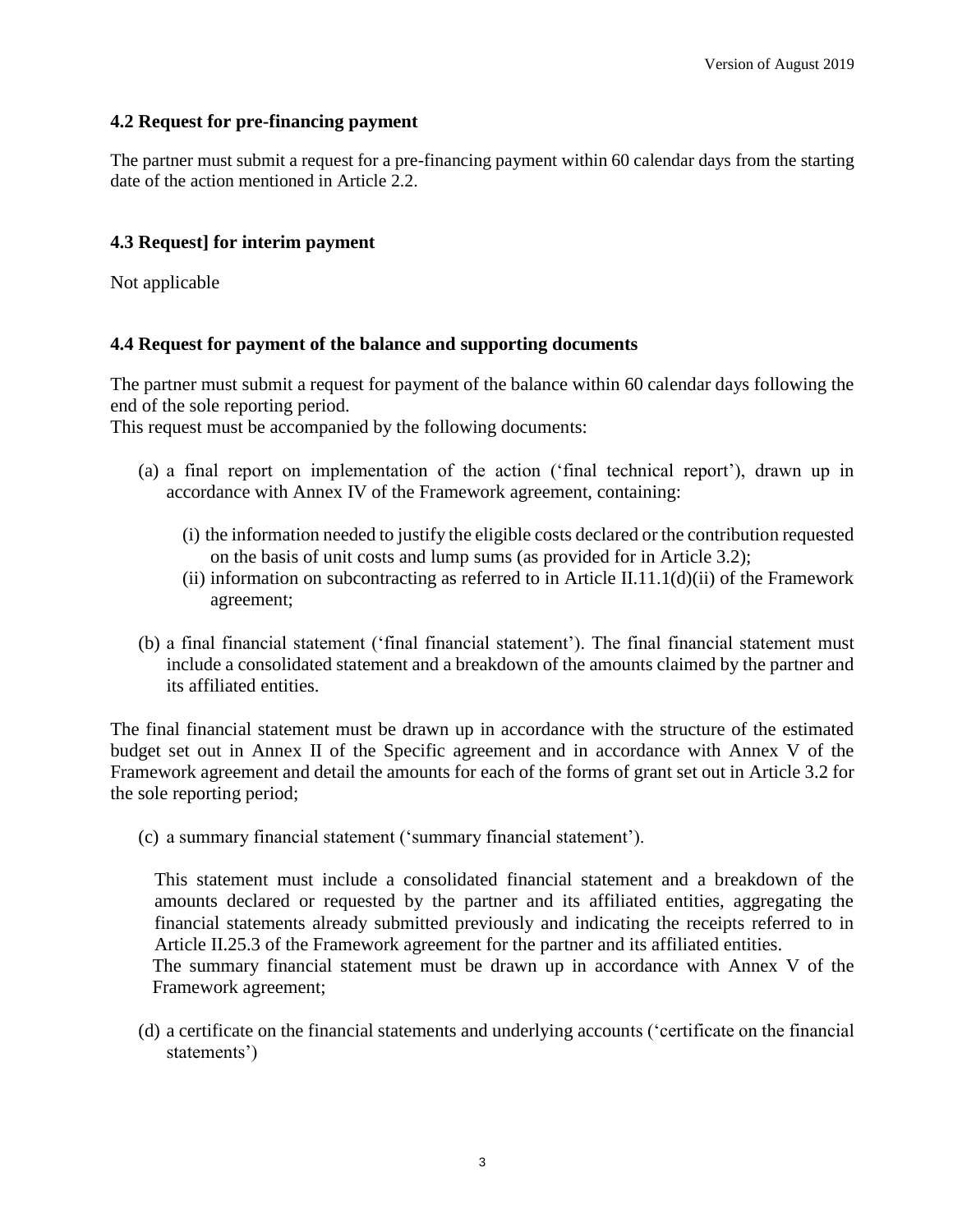This certificate must be produced by an approved auditor or, in case of public bodies, by a competent and independent public officer and drawn up in accordance with Annex VI of the Framework agreement.

The certificate must certify that the costs declared in the final financial statement by the partner or its affiliated entities for the categories of costs reimbursed in accordance with Article 3.2 are real, accurately recorded and eligible in accordance with the Specific agreement and the Framework agreement.

In addition, the certificate must certify that all the receipts referred to in Article II.25.3 of the Framework agreement have been declared.

The partner must certify that the information provided in the request for payment of the balance is full, reliable and true.

The partner must also certify that the costs incurred can be considered eligible in accordance with the Framework agreement and the Specific agreement and that the request for payment is substantiated by adequate supporting documents that can be produced in the context of the checks or audits described in Article II.27 of the Framework agreement.

In addition, the partner must certify that all the receipts referred to in Article II.25.3 of the Framework agreement have been declared.

#### **4.5 Information on cumulative expenditure incurred**

Not applicable

 $\overline{a}$ 

#### **4.6 Currency for requests for payment and financial statements and conversion into euro<sup>1</sup>**

Requests for payment and financial statements must be drafted in euros.

The partner and affiliated entities with general accounts in a currency other than the euro must convert costs incurred in another currency into euros at the average of the daily exchange rates published in the C series of the *Official Journal of the European Union* (available at [http://www.ecb.europa.eu/stats/exchange/eurofxref/html/index.en.html\)](http://www.ecb.europa.eu/stats/exchange/eurofxref/html/index.en.html), ) as well as on the ReferNet Extranet, determined over the corresponding reporting period.

The partner and affiliated entities with general accounts in euros must convert costs incurred in another currency into euros in accordance with their usual accounting practices.**]**

<sup>&</sup>lt;sup>1</sup> For simplified costs options based on usual cost accounting practices in another currency, the provisions may need to be adapted. Please contact the Central Financial Service for support (unit D02).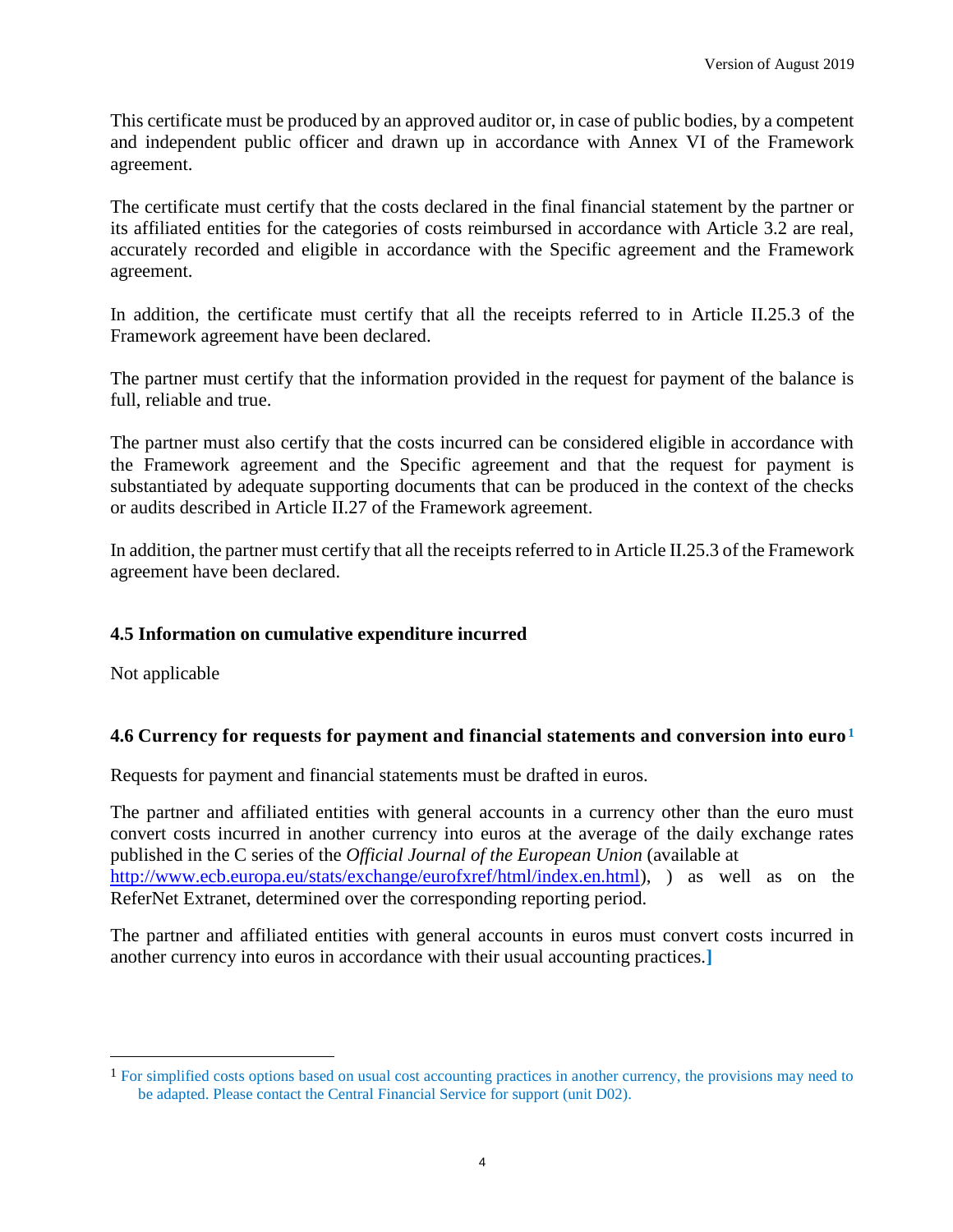## **4.7 Language of requests for payments, technical reports and financial statements]**

All requests for payments, technical reports and financial statements must be submitted in English.

## **ARTICLE 5 — PAYMENTS AND PAYMENT ARRANGEMENTS**

#### **5.1 Payments to be made**

Cedefop must make the following payments to the partner:

- one pre-financing payment, on the basis of the request for the pre-financing payment referred to in Article 4.2.;
- one payment of the balance, on the basis of the request for payment of the balance referred to in Article 4.4.

#### **5.2 Pre-financing payment**

The aim of the pre-financing is to provide the partner with a float. The pre-financing remains the property of Cedefop until it is cleared against interim payments or, if it is not cleared against interim payments, until the payment of the balance.

Cedefop must make the pre-financing payment of EUR [insert amount] to the partner within 30 calendar days from the date of receipt of the request for a pre-financing payment, except if Article II.24.1 of the Framework agreement applies.

#### **5.3 Interim payment**

Not applicable

#### **5.4 Payment of the balance**

The payment of the balance reimburses or covers the remaining part of the eligible costs incurred by the partner for the implementation of the action.

If the total amount of earlier payments is greater than the final amount of the grant determined in accordance with Article II.25 of the Framework agreement, the payment of the balance takes the form of a recovery as provided for by Article II.26 of the Framework agreement.

If the total amount of earlier payments is lower than the final amount of the grant determined in accordance with Article II.25 of the Framework agreement, Cedefop must pay the balance within 60 calendar days from when it receives the documents referred to in Article 4.4, except if Article II.24.1 or II.24.2 of the Framework agreement apply.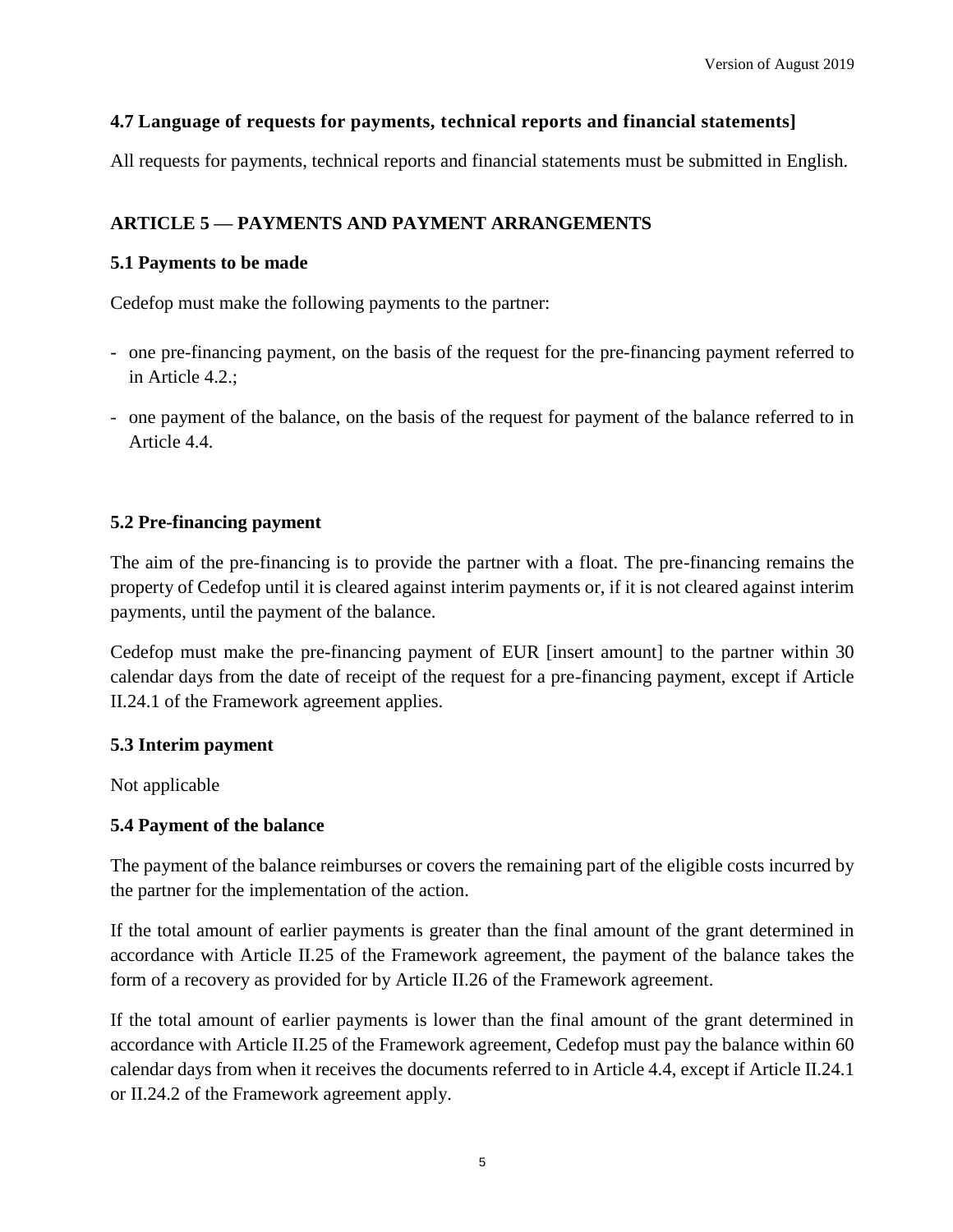Payment is subject to the approval of the request for payment of the balance and of the accompanying documents. Their approval does not imply recognition of the compliance, authenticity, completeness or correctness of their content.

Cedefop determines the amount due as the balance by deducting the total amount of pre-financing and interim payments (if any) already made from the final amount of the grant determined in accordance with Article II.25 of the Framework agreement.

The amount to be paid may, however, be offset, without the partner's consent, against any other amount owed by the partner to the Commission or to an executive agency (under the EU or Euratom budget), up to the maximum amount of the grant.

#### **5.5 Notification of amounts due**

Cedefop must send a *formal notification* to the partner:

- (a) informing it of the amount due; and
- (b) specifying whether the notification concerns a further pre-financing payment, an interim payment or the payment of the balance.

For the payment of the balance, Cedefop must also specify the final amount of the grant determined in accordance with Article II.25 of the Framework agreement.

#### **5.6 Interest on late payment**

If Cedefop does not pay within the time limits for payment, the partner is entitled to late-payment interest at the rate applied by the European Central Bank for its main refinancing operations in euros ('the reference rate'), plus three and a half points. The reference rate is the rate in force on the first day of the month in which the time limit for payment expires, as published in the C series of the *Official Journal of the European Union*.

Late-payment interest is not due if the partner is a Member State of the Union (including regional and local government authorities and other public bodies acting in the name of and on behalf of the Member State for the purpose of the Framework agreement and the Specific agreement).

If Cedefop suspends the time limit for payment as provided for in Article II.24.2 of the Framework agreement or if it suspends payments as provided for in Article II.24.1 of the Framework agreement, these actions may not be considered as cases of late payment.

Late-payment interest covers the period running from the day following the due date for payment, up to and including the date of actual payment as established in Article 5.8. Cedefop does not consider payable interest when determining the final amount of grant within the meaning of Article II.25 of the Framework agreement.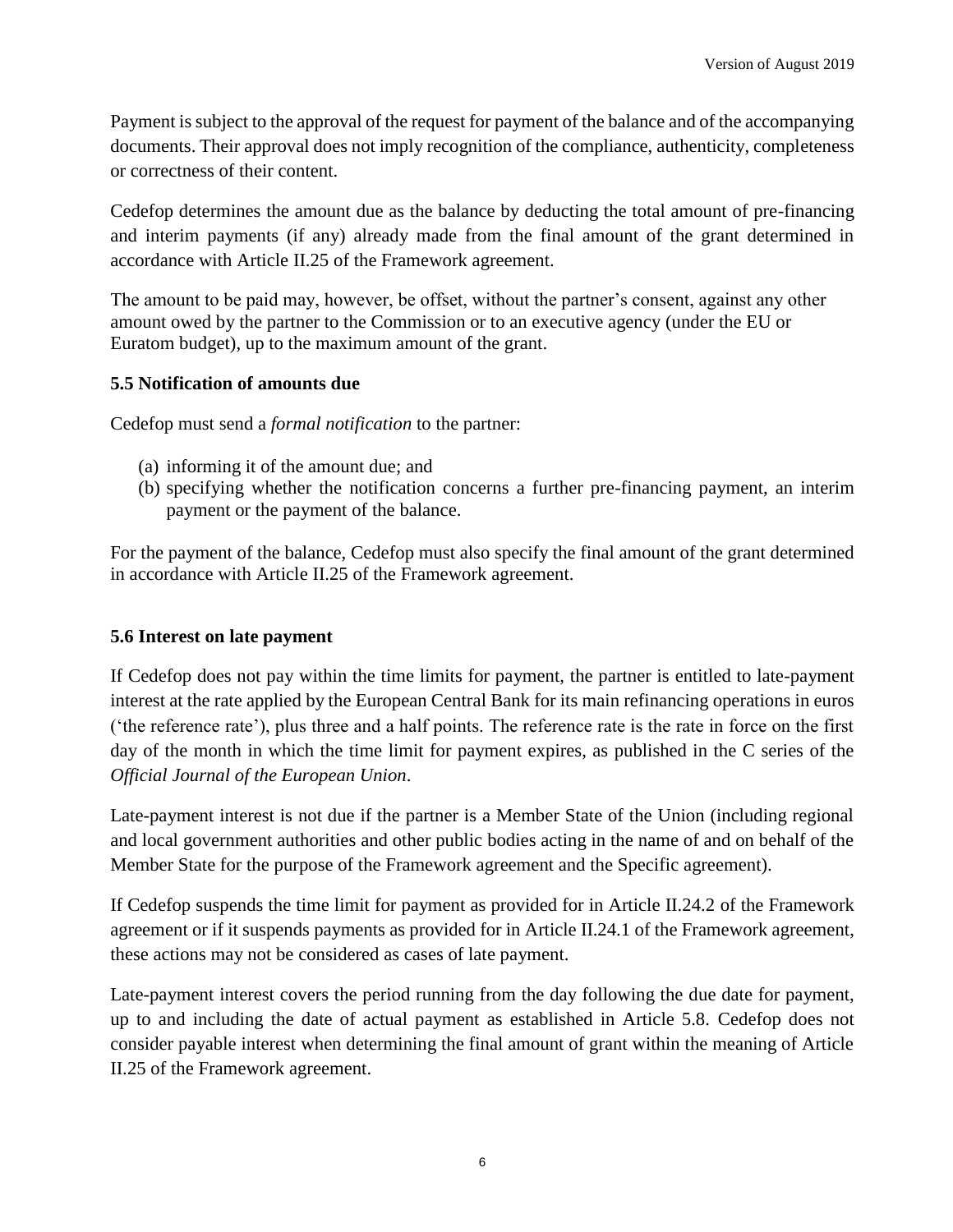As an exception to the first subparagraph, if the calculated interest is lower than or equal to EUR 200, it must be paid to the partner only if the partner requests it within two months of receiving late payment.

## **5.7 Currency for payments**

Cedefop must make payments in euros.

## **5.8 Date of payment**

Payments by Cedefop are considered to have been carried out on the date when they are debited to its account.

## **5.9 Costs of payment transfers**

Costs of the payment transfers are borne as follows:

- (a) Cedefop bears the costs of transfer charged by its bank;
- (b) the partner bears the costs of transfer charged by its bank;
- (c) the party causing a repetition of a transfer bears all costs of repeated transfers.

#### **5.10 Payments to the partner**

Cedefop must make payments to the partner.

Payments to the partner discharge Cedefop from its payment obligation.

## **ARTICLE 6 – BANK ACCOUNT FOR PAYMENTS**

All payments must be made to the partner's bank account as indicated below:

Name of bank: […] Precise denomination of the account holder: […] Full account number (including bank codes): […] [IBAN code: […]]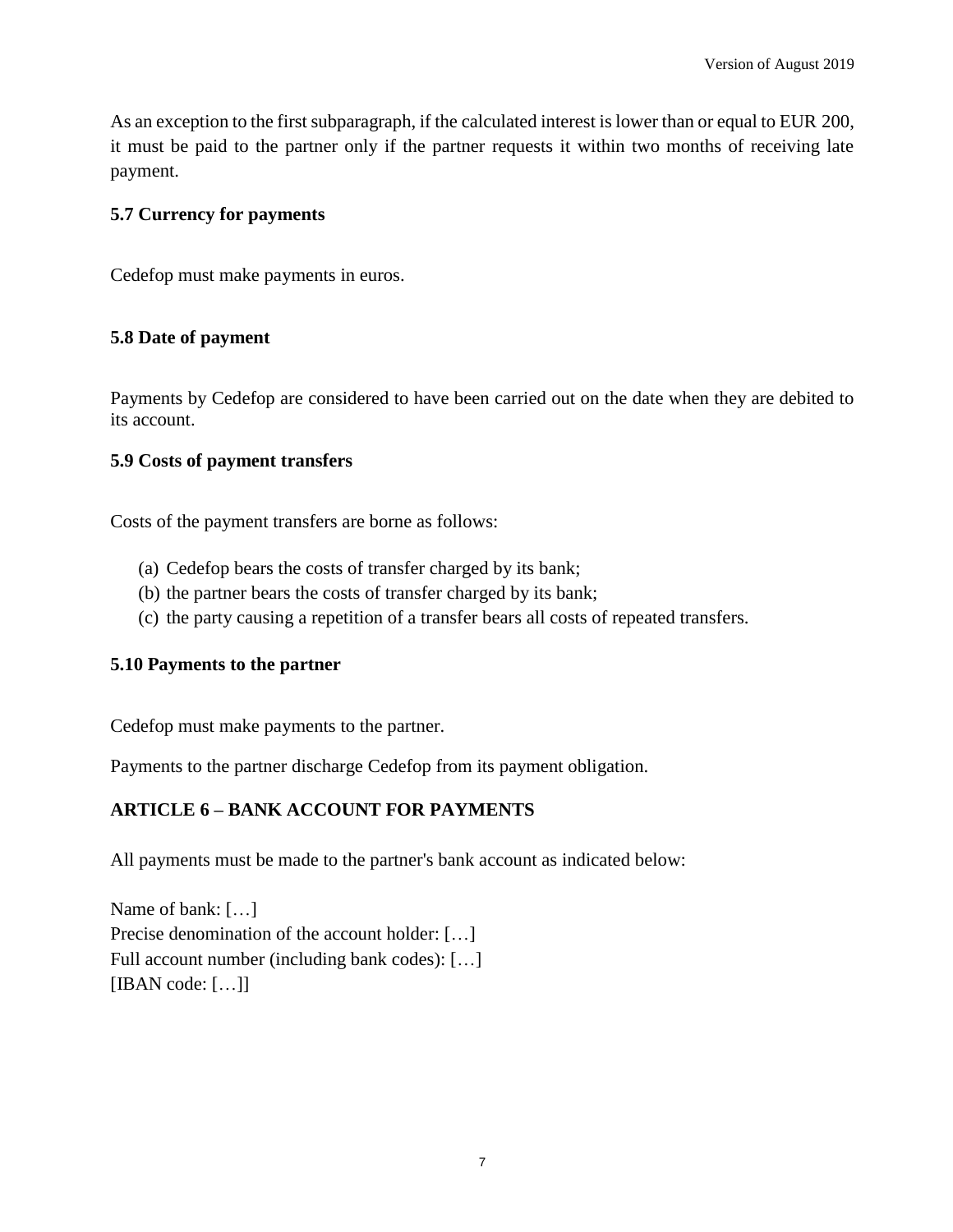## **ARTICLE 7 - COMMUNICATION DETAILS OF THE PARTIES**

# **7.1 Communication details of Cedefop**

Any communication addressed to Cedefop must be sent to the following address*:*

| Cedefop:                                                     |
|--------------------------------------------------------------|
| (Procurement Service)                                        |
| 'SERVICE POST'                                               |
| Europe 123                                                   |
| 57001 Thermi (Thessaloniki)                                  |
| Greece                                                       |
| Tel: 2310 490111 (indicate only in case of courier delivery) |
| [Insert title and reference]                                 |
| E-mail: c4t-services@cedefop.europa.eu                       |

#### **7.2 Communication details of the partner**

Any communication from Cedefop to the partner must be sent to the following address:

[Full name] [Function] [Name of the entity] [Full official address] Email address: [complete]

## **ARTICLE 8 – ENTITIES AFFILIATED TO THE PARTNER**

The following entities are considered as affiliated entities to the partner for the purpose of the Specific agreement:

- [name of the entity];
- [name of the entity];

[idem for further affiliated entities]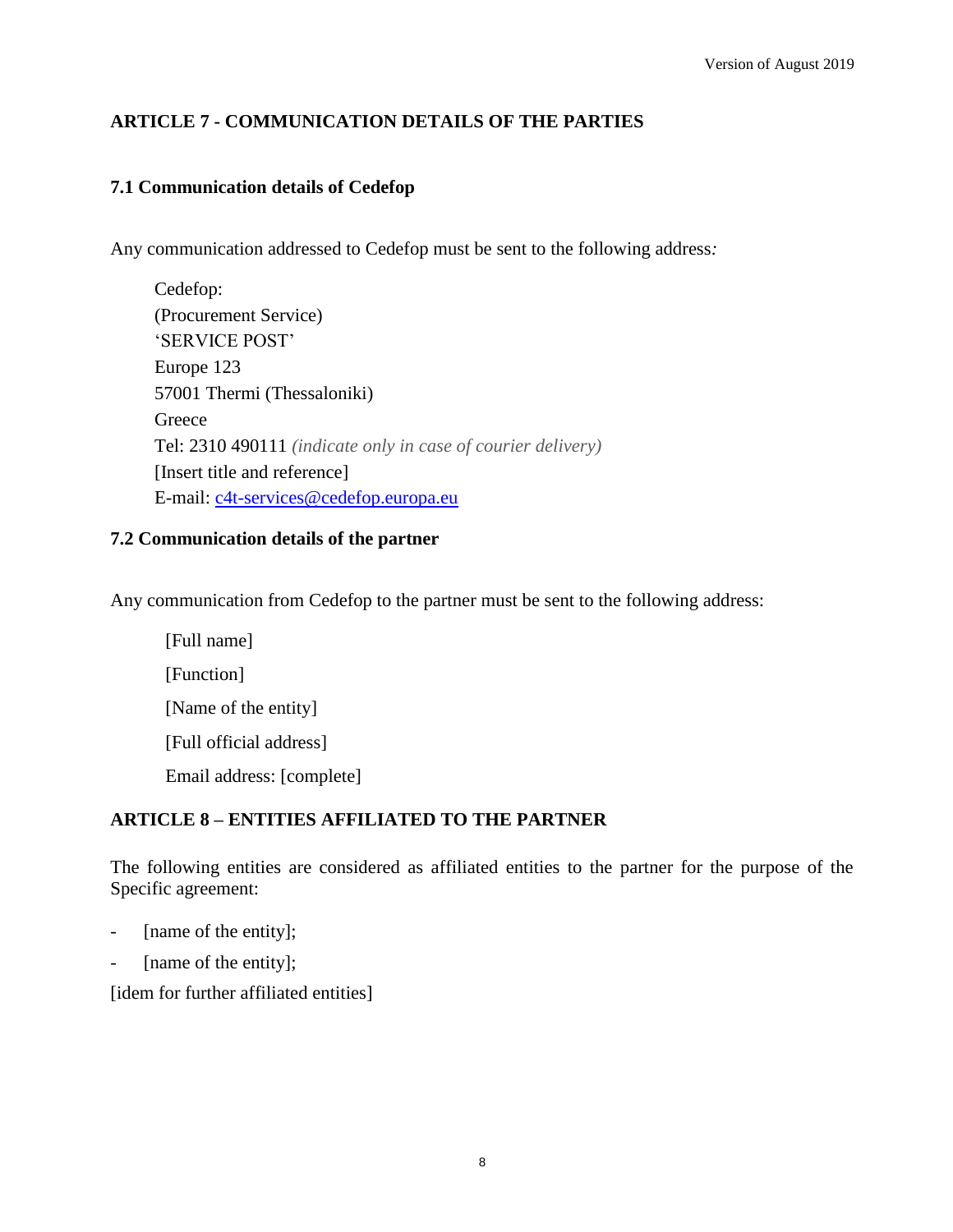## **ARTICLE 9 – ADDITIONAL PROVISIONS ON USE OF THE RESULTS (INCLUDING INTELLECTUAL AND INDUSTRIAL PROPERTY RIGHTS)**

In accordance with Article II.9.3 of the Framework agreement, whereby the Union acquires rights to use the results of the action, these results may be exploited using any of the following modes:

[(a) use for its own purposes:

- making available to the staff of the contracting authority;
- making available to the persons and entities working for the contracting authority or cooperating with it, including contractors, subcontractors whether legal or natural persons, Union institutions, agencies and bodies, Member States' institutions;
- installing, uploading, processing;
- arranging, compiling, combining, retrieving;
- copying, reproducing in whole or in part and in unlimited number of copies.]
- (a) [distribution to the public in hard copies, in electronic or digital format, on the internet including social networks as a downloadable or non-downloadable file;] [not applicable;]
- (b) [communication through press information services;] [not applicable;]
- (c) [inclusion in widely accessible databases or indexes, such as via 'open access' or 'open data' portals, or similar repositories, whether freely accessible or accessible only upon subscription;] [not applicable;]
- (d) [[edit] [or] [re-write in another way] the results of the action, including [shortening], [summarising], [modifying the content], [correcting technical errors in the content] [insert other as appropriate];] [not applicable;]
- (e) [[cut], [insert [meta-data], [legends [or] [other graphic], [[visual], [audio] [or] [word] elements] [insert other as appropriate] [in] the results of the action];] [not applicable;]
- (f) [[extract a part (e.g. audio or video files) of], [divide into parts] [or] [compile] the results of the action;] [not applicable;]
- (g) [prepare derivative works of the results of the action;] [not applicable;]
- (h) [[translate], [insert subtitles in], [dub] the results of the action in:
	- [English], [French], [German]
	- [all official languages of EU]
	- [languages of candidate countries]
	- [list other languages as appropriate]]

[not applicable;]

(i) [license or sub-license to third parties, including if there are licensed pre-existing rights, any of the rights or modes of exploitation set out [in point[s] [...] of Article II.9.3 of the of the Framework agreement] [and] [in point[s] [...] above].] [not applicable.]]